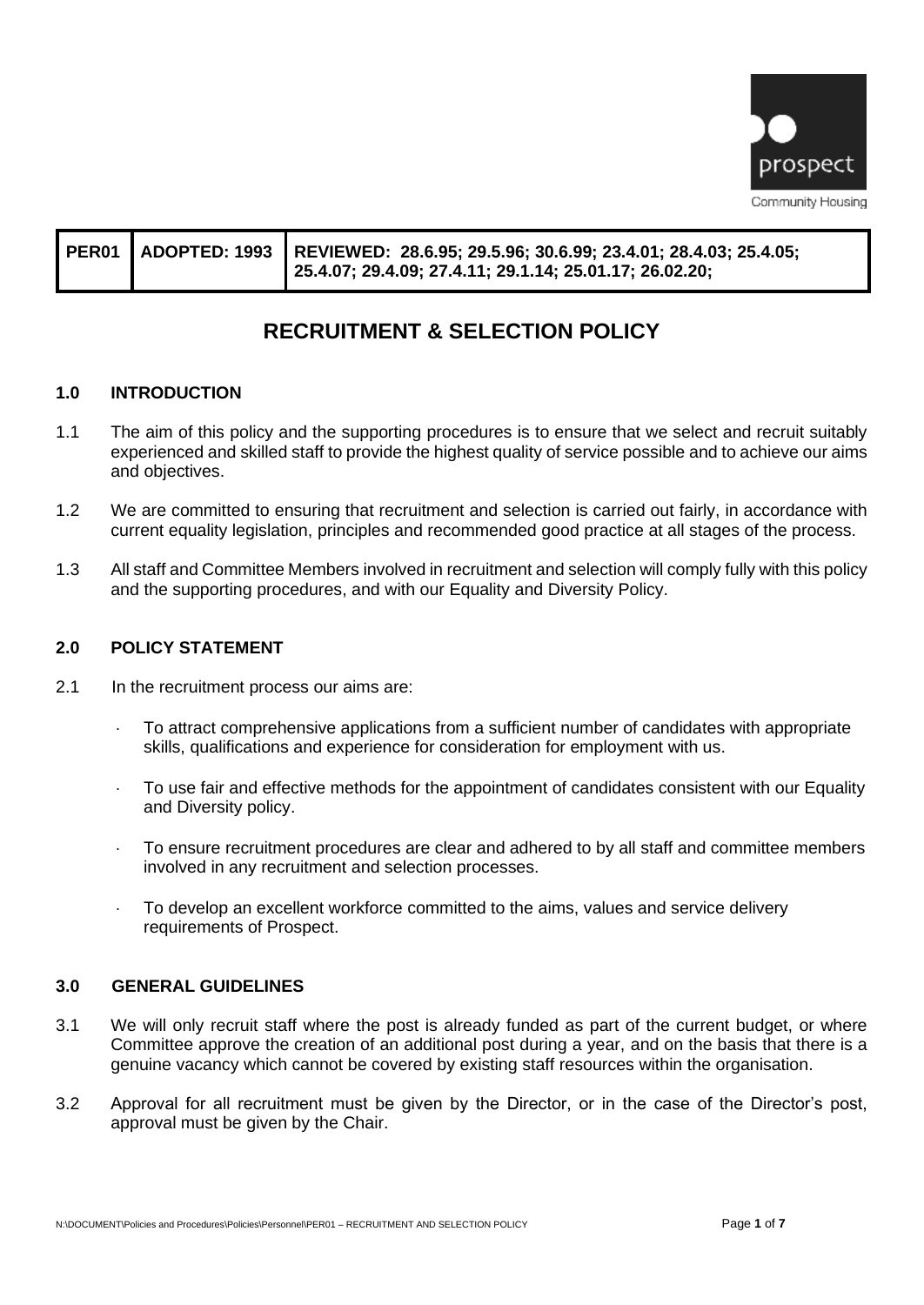### **Equal Opportunities**

- 3.3 In seeking suitable candidates for new or vacant posts, we will not discriminate on the grounds of any protected characteristic nor any factor irrelevant to the ability to do the job.
- 3.4 Committee Members, Managers and staff who are likely to be involved in advertising, shortlisting and interviews will, as part of our ongoing training and development programmes, receive guidance and training on the effect which generalised assumptions and prejudices can have on selection decisions and in particular on the importance of complying with the Equality Act as it relates to the recruitment process.
- 3.5 We will seek to ensure no-one receives less favourable treatment or is disadvantaged by conditions or requirements which cannot be shown to be justifiable.
- 3.6 We will seek to ensure that all applicants are treated fairly and equally, and that all decisions on recruitment and selection are based on the job criteria, as set out in the person specification.
- 3.7 We respect diversity and will seek to ensure that all vacancies are accessible to all sectors of the community.
- 3.8 As part of our commitment to equality we are registered as a Disability Confident Employer. All disabled applicants who meet the essential job criteria for a vacancy will be interviewed**.**

#### **Permanent Recruitment**

3.9 If it is deemed necessary to recruit another staff member or fill a vacant post permanently, a new or updated job description and person specification will be compiled; the position will be advertised simultaneously; internally, on our website, with Job Centre Plus and through media channels appropriate to the post as approved by the Director.

An exception to this will be in cases of restructuring or redundancy where it may be necessary to appoint candidates into posts without advertising the vacancy.

#### **Internal Recruitment**

3.10 All existing staff will be notified of permanent and long-term temporary vacancies, especially if on sick leave, maternity leave or holidays, and will be eligible to apply for any post.

All internal candidates who meet the essential job criteria for a vacancy will be interviewed.

#### **Temporary Recruitment**

3.11 Short-term appointments of less than a year e.g. maternity leave cover, may be advertised internally and filled by internal transfers, where appropriate to do so, or by candidates engaged from suitable employment agencies. Temporary posts in excess of a year should be advertised internally and externally simultaneously.

For very short term posts of a few weeks internal advertising will not normally take place but rather suitable employment agencies will be approached to provide a candidate.

#### **Application Process**

3.12 The information contained in the advert and all vacancy literature will be clear and accurate to attract the most appropriate candidates from all groups across society, to allow them to decide their own suitability for the vacancy and whether they wish to proceed with applying. For those that wish to apply we will ensure all applications will have clear instructions for completion and application forms will be free from personal questions that are not relevant to the vacancy and that may lead to discrimination.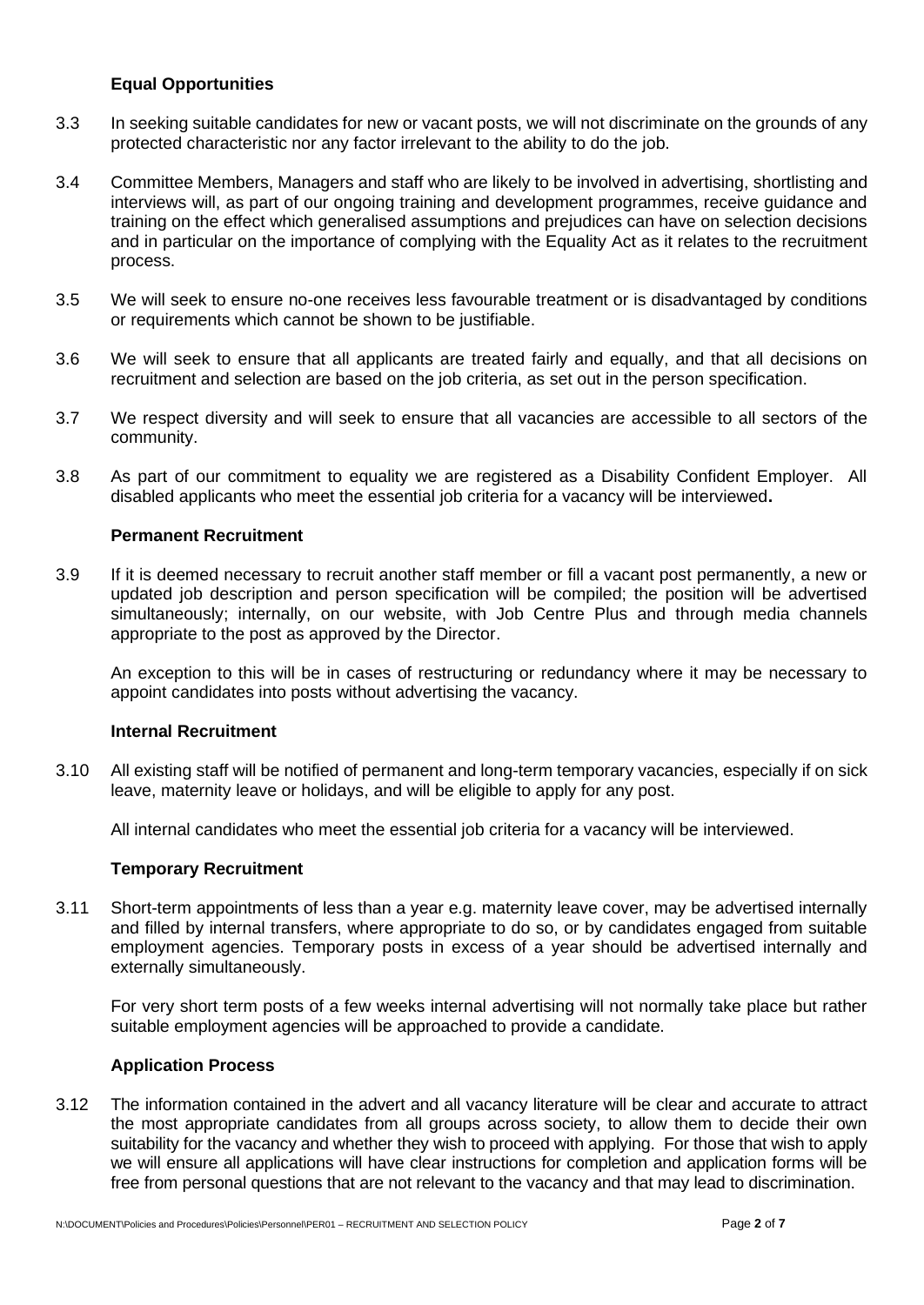- 3.13 Shortlisting will be carried out by at least two people to minimise bias and will be based on the requirements listed in the Job Outline and Person Specification. All criteria will be applied to each application consistently.
- 3.14 Each interview panel will consist of at least two people to minimise bias. Committee Members will be involved in interviews for the Director and Managers. The interview panel will ensure they are informed and agreed on the selection criteria before any interview is conducted, and will apply these criteria consistently.
- 3.15 All interview panel members must have completed equality and diversity training.
- 3.16 Where it is necessary to assess whether personal circumstances will affect performance of the job (e.g. when it involves unsocial hours or extensive travel) this will be discussed objectively avoiding assumptions about marital or civil partnership status, caring responsibilities and disability*.* Information necessary for personnel records will be collected after a job offer has been made.
- 3.17 We will not ask questions about the health of an applicant before offering him or her the job. However, we will ask all applicants if any specific arrangements for the interview are required, e.g.; specific equipment/aids to undertake a job assessment, sign language interpreter, etc.
- 3.18 Candidates' performance at interview will be formally measured and recorded, and the details will be kept for a minimum of 6 months and up to 1 year. This will enable the reasons for shortlisting or rejection to be explained and/or justified if required.
- 3.19 In certain circumstances it may be necessary to offer a job conditional upon the applicant passing an occupational health check. If a more detailed assessment of need is required, this will always be discussed with the employee's line manager first and the opinion of other relevant professional including a medical practitioner may be sought with the post holder's consent (refer to PER43 Obtaining Medical Report procedure for further details). In this situation if the successful candidate has a disability that affects his or her ability to do the job we will always endeavour to make reasonable adjustments. A job offer will only be withdrawn if a reasonable adjustment cannot be made.

### **4.0 MONITORING**

- 4.1 To comply with the Equality and Diversity Policy, all applications will be monitored as detailed in the Recruitment and Selection Procedures. The aims of the monitoring process are to:
	- confirm that our Recruitment and Selection procedures are non-discriminatory;
	- **EXECT:** assist in identifying procedures which require to be improved;
	- contribute to the setting of any targets the Management Committee deems necessary, arising from a review of the Equality and Diversity Policy;
	- enable ongoing review of our staff complement to assess if it reflects the diversity of the community we serve.

#### **5.0 IMPLEMENTATION AND REVIEW**

- 5.1 The Director is responsible for ensuring that this policy and the supporting procedures are implemented by Committee Members and staff when required.
- 5.2 The Director will ensure that this policy is reviewed by the Management Committee at least every 3 years.

Reviewed by Management Committee on 26 February 2020

Next review due by: February 2023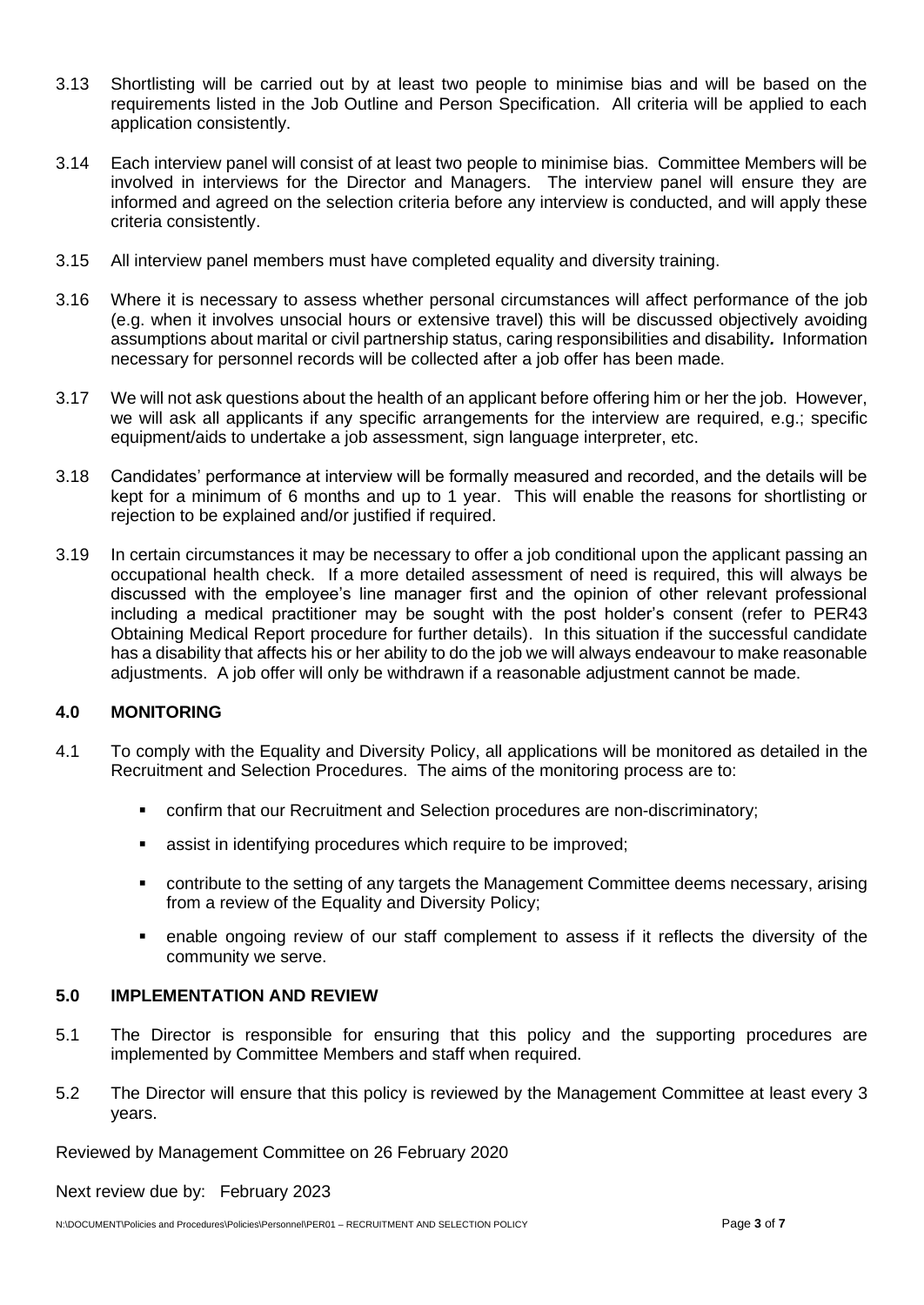

## **PROSPECT EQUALITY IMPACT ASSESSMENT RECORD**

| Title of policy/ practice/ strategy | <b>PER01 Recruitment &amp; Selection Policy</b> |                      |  |
|-------------------------------------|-------------------------------------------------|----------------------|--|
| <b>Department</b>                   | Corporate                                       |                      |  |
| Who is involved in the EQIA?        | Management Team/Julie Thynne                    |                      |  |
| Type of policy/ practice/ strategy  | <b>New</b>                                      | Existing $\boxtimes$ |  |
| Date completed                      | 09/01/2020                                      |                      |  |

## **Stage 1: Screening Record**

### *What is the main purpose of the policy?*

The aim of the policy is to ensure we select and recruit suitably experienced and skilled staff to provide the highest quality of service possible and to achieve our aims and objectives.

### *Who will the policy benefit and how?*

The policy will directly benefit all potential job applicants by providing clear information about our recruitment process. it will indirectly benefit our tenants, service users, Committee members and existing staff by recruiting staff with the appropriate skills and experience required for each post.

### *For each equality group, does or could the policy have a negative impact?*

| <b>Protected characteristic</b>          | <b>Negative</b> | Positive/no impact | Don't know |
|------------------------------------------|-----------------|--------------------|------------|
| Age                                      |                 | $\boxtimes$        |            |
| <b>Disability</b>                        |                 | $\boxtimes$        |            |
| Gender reassignment                      |                 | $\boxtimes$        |            |
| Marriage & civil partnership             |                 | $\boxtimes$        |            |
| Pregnancy & maternity                    |                 | $\boxtimes$        |            |
| Race                                     |                 | $\boxtimes$        |            |
| Religion or belief (including no belief) |                 | $\boxtimes$        |            |
| <b>Sex</b>                               |                 | $\boxtimes$        |            |
| Sexual orientation                       |                 | $\boxtimes$        |            |

If you answered negative or don't know to the above question you should consider doing a full EQIA.

### *Are there any potential barriers to implementing the policy?*

E.g. capacity or financial issues. Are there any factors that might prevent the desired outcomes being achieved?

|                                 | 'es | NO |
|---------------------------------|-----|----|
| <b>Is a full EQIA required?</b> |     |    |

### *If you answered no to the above question explain why a full EQIA is not required:*

| No impact on equalities identified: |  |
|-------------------------------------|--|
| Other:                              |  |
|                                     |  |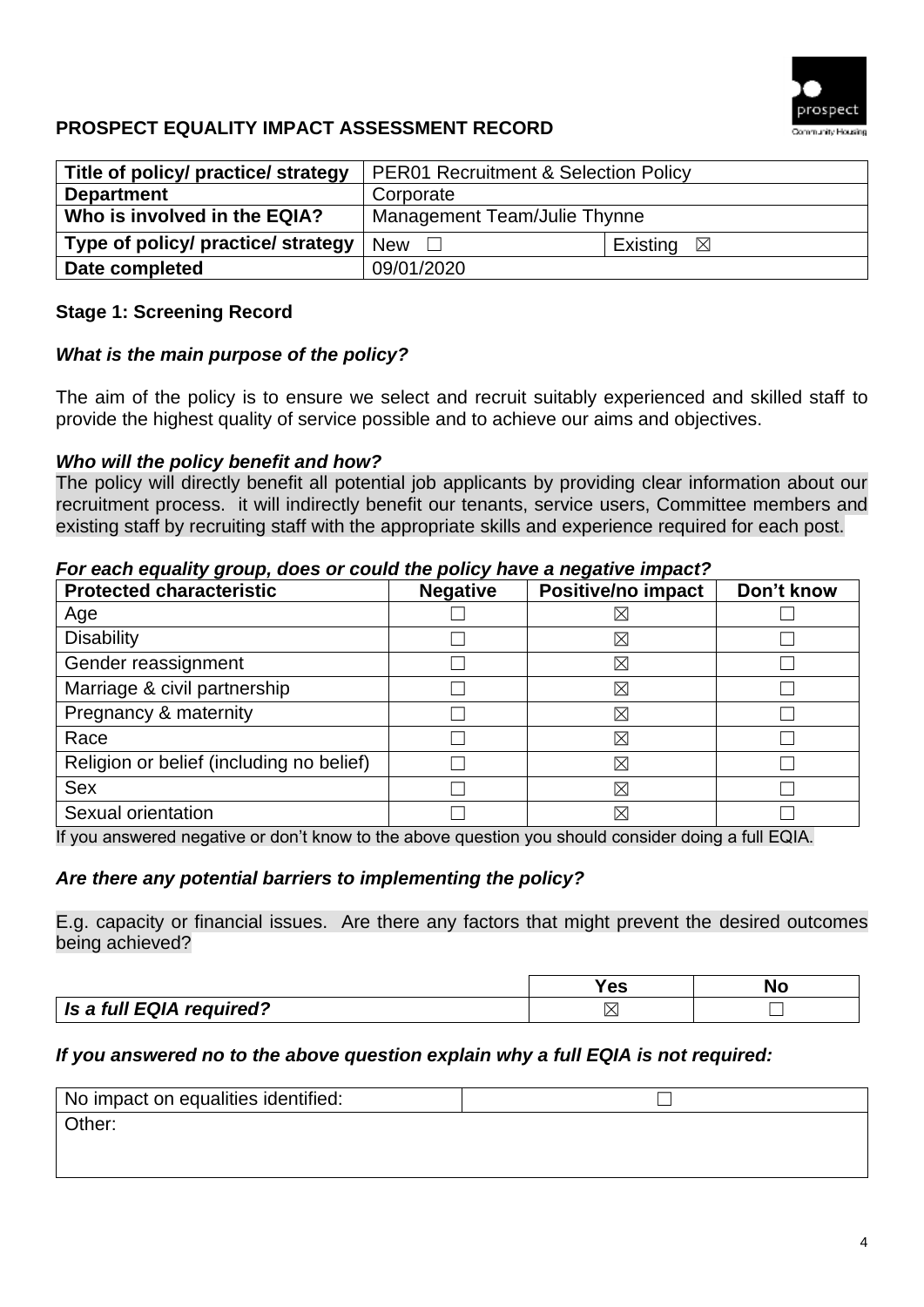## **Stage 2: Data and evidence gathering, involvement and consultation**

Include here the results of your evidence gathering, including qualitative and quantitative data and the source of that information, whether national statistics, surveys or consultations with relevant equality groups.

| <b>Source</b>                | <b>Qualitative evidence</b>    | <b>Quantitative evidence</b> | <b>Which protected</b>              | <b>Gaps identified/action taken</b> |
|------------------------------|--------------------------------|------------------------------|-------------------------------------|-------------------------------------|
|                              | provided                       | provided                     | characteristics are covered?        |                                     |
| Management information       |                                | Annual staff and             | Age, disability, gender,            | Membership data not collected.      |
| data                         |                                | committee equalities         | ethnicity. In some cases other      |                                     |
|                              |                                | data                         | protected characteristics           |                                     |
| Tenant satisfaction survey   |                                | Survey carried out in        | Age, disability, gender,            | Data becoming out of date.          |
|                              |                                | 2019                         | ethnicity. In some cases other      |                                     |
|                              |                                |                              | protected characteristics           |                                     |
| Committee, Equalities        | Equality related issues        |                              | Various                             |                                     |
| Working Group and            | identified and discussed       |                              |                                     |                                     |
| <b>Tenants Forum minutes</b> |                                |                              |                                     |                                     |
| Review of complaints         | Tenant/service user            | Statistical data on types    | All protected characteristics       |                                     |
| received                     | experience                     | of complaint                 |                                     |                                     |
| Observations/conversations   | Staff/committee/tenant/service |                              | All protected characteristics       |                                     |
| (anecdotal)                  | user levels of understanding,  |                              |                                     |                                     |
|                              | inclusive practice             |                              |                                     |                                     |
| Edinburgh Census 2011        |                                | Statistical data             | Age disability, gender,             | Data becoming out of date.          |
|                              |                                |                              | ethnicity, marital status, religion |                                     |
|                              |                                |                              | or belief.                          |                                     |
| EdIndex data                 |                                | Statistical data provided    | Age, disability, gender,            | Data becoming out of date.          |
|                              |                                | for individuals on the       | ethnicity. In some cases other      |                                     |
|                              |                                | housing waiting list         | protected characteristics.          |                                     |
| <b>SHR Annual Return on</b>  |                                | Statistical data on staff,   | Disability, ethnicity.              |                                     |
| Charter data                 |                                | committee and tenant         |                                     |                                     |
|                              |                                | profile for RSLs             |                                     |                                     |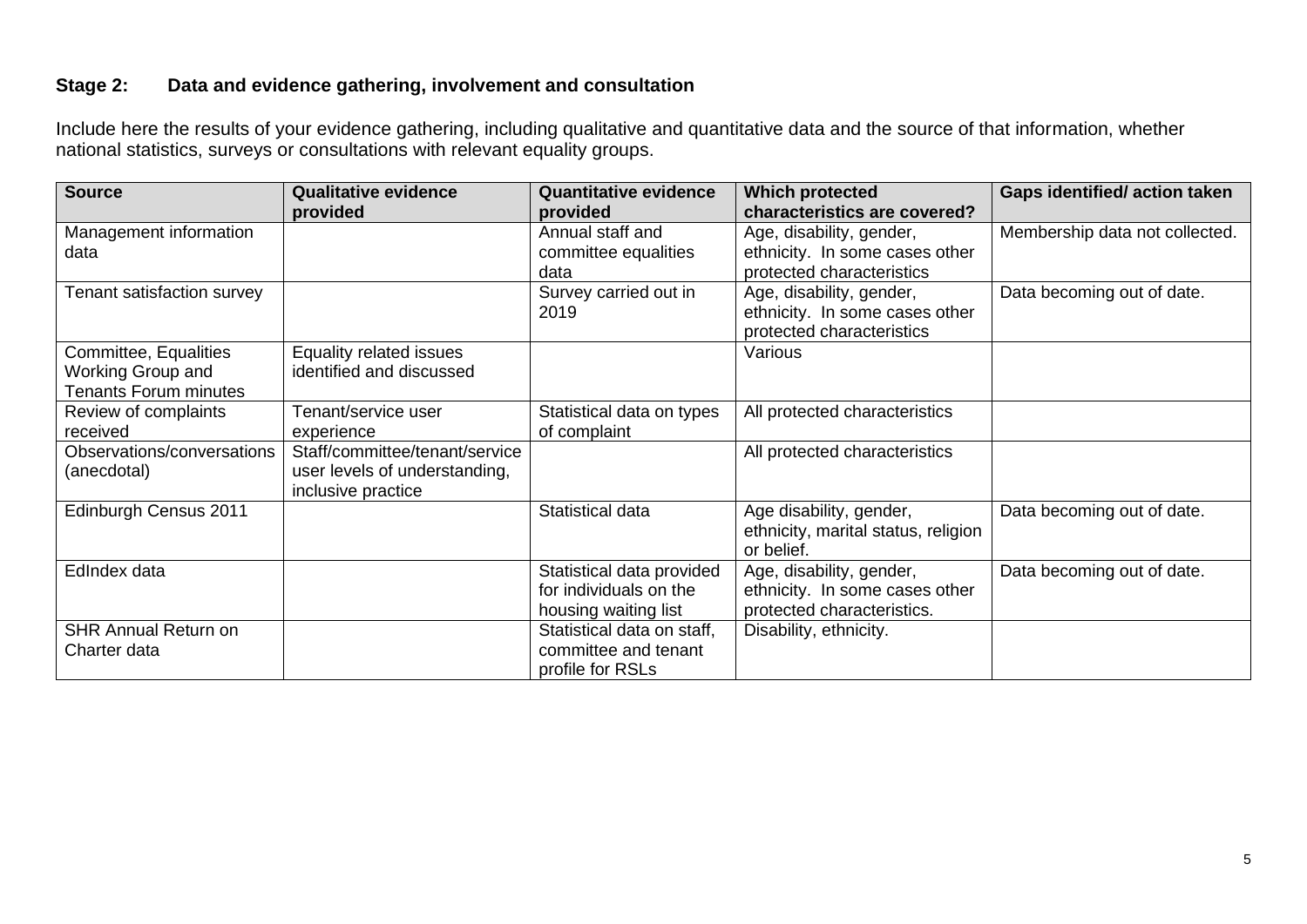## **Stage 3: Assessing the impacts**

*How might the policy impact on people who share protected characteristics?*Include both positive and negative impacts.

| <b>Protected Characteristic</b>  | <b>Description of Impact</b>                                                                                                    |
|----------------------------------|---------------------------------------------------------------------------------------------------------------------------------|
| Age                              | The majority of our employees (72%) are over 45 and we                                                                          |
|                                  | have no employees under the age of 35. Where suitable                                                                           |
|                                  | posts become vacant we will consider apprenticeships to                                                                         |
|                                  | encourage younger applicants.                                                                                                   |
| <b>Disability</b>                | We are a Disability Confident Employer and we will work with                                                                    |
|                                  | Jobcentre Plus to advertise and attract disabled applicants for                                                                 |
|                                  | our vacancies. Where disabled applicants meet the essential                                                                     |
|                                  | criteria they will automatically be invited for an interview and                                                                |
|                                  | we will ensure, where possible, reasonable adjustments are                                                                      |
|                                  | made for both the interview process and any resultant                                                                           |
|                                  | employment.                                                                                                                     |
| Gender reassignment              | We do not gather data for this characteristic as part of our<br>recruitment process. Our shortlisting and interview panels will |
|                                  | always comprise of at least two people to minimise bias.                                                                        |
| Marriage & civil partnership     | We do not gather data for this characteristic as part of our                                                                    |
|                                  | recruitment process. Our shortlisting and interview panels will                                                                 |
|                                  | always comprise of at least two people to minimise bias.                                                                        |
| Pregnancy & maternity            | We do not gather data for this characteristic as part of our                                                                    |
|                                  | recruitment process, however where internal promotion                                                                           |
|                                  | opportunities arise we will ensure any staff member who is                                                                      |
|                                  | pregnant or on maternity leave is offered the same                                                                              |
|                                  | opportunity to apply for the position.                                                                                          |
| Race                             | The majority of our employees (69%) are White Scottish.                                                                         |
|                                  | Where possible we will work with Positive Action in Housing                                                                     |
|                                  | (PATH) Scotland and other similar organisations to                                                                              |
|                                  | encourage applicants from other ethnic backgrounds.                                                                             |
| Religion or belief (including no | The majority of our employees (59%) indicate they have no                                                                       |
| belief)                          | religion or belief. Our shortlisting and interview panels will                                                                  |
|                                  | always comprise of at least two people to minimise bias.                                                                        |
| Sex                              | At present the slight majority of our workforce is women. Our                                                                   |
|                                  | shortlisting and interview panels will always comprise of at                                                                    |
|                                  | least two people to minimise bias.                                                                                              |
| Sexual orientation               | We do not gather data for this characteristic as part of our                                                                    |
|                                  | recruitment process. Our shortlisting and interview panels will                                                                 |
|                                  | always comprise of at least two people to minimise bias.                                                                        |

## *How does the policy promote equality of opportunity?*

We aim to advertise our vacancies in a variety places to encourage applicants from all protected characteristics. We will also ensure our selection and interview process is as fair as possible by separating any equalities information from the screening. Our shortlisting and interview panels will always comprise of at least two people to minimise bias.

### *How does the policy promote good relations?*

We carry out annual equalities screening of our employees and where possible we will encourage applicants from underrepresented protected characteristics to ensure our workforce is as representative of our customers as possible.